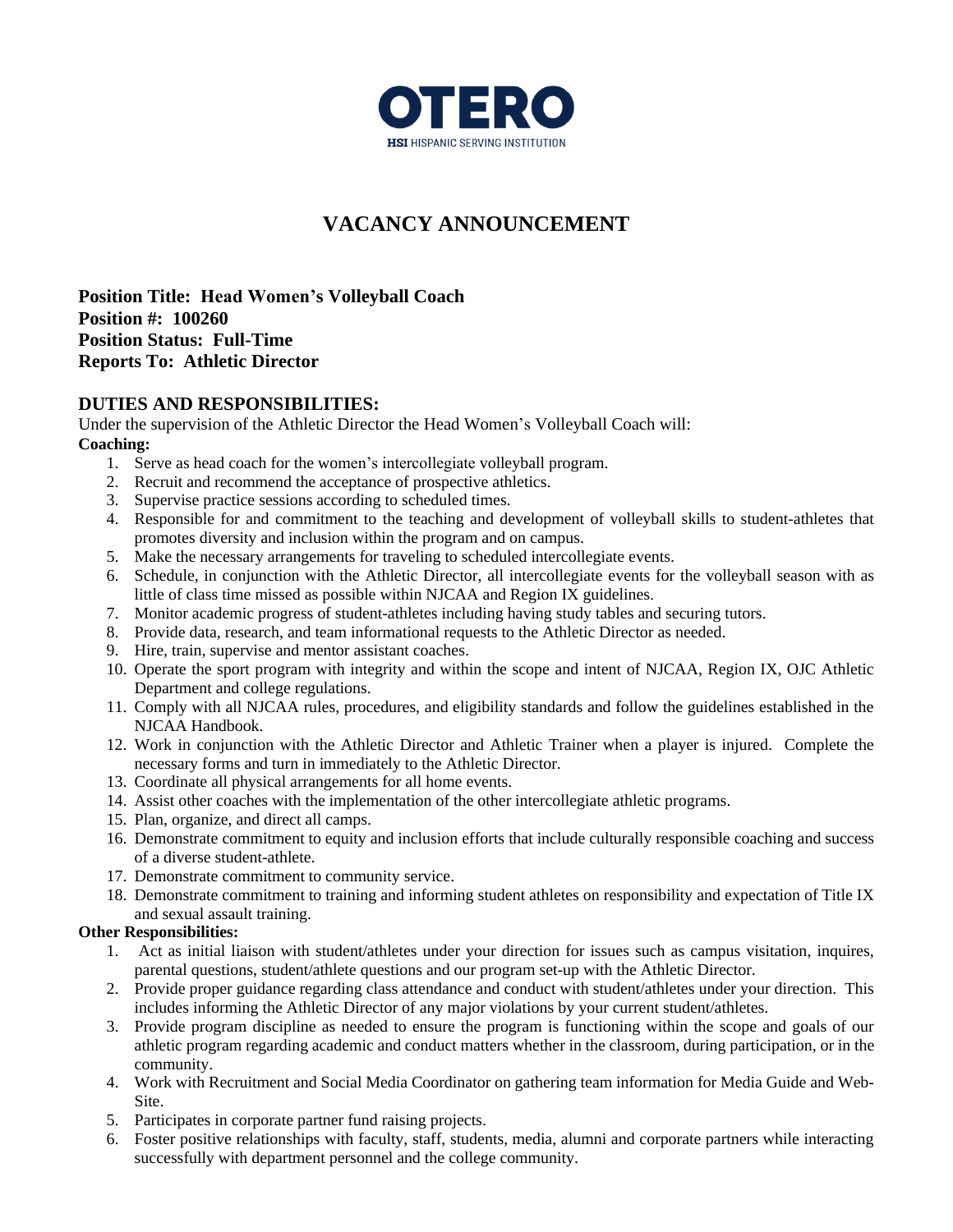- 7. Promote community interest in the athletic program by being actively involved in community activities that display or demonstrate interest in the College's programs.
- 8. Establish and maintain direct contact with area high schools as well as other relevant local public agencies.
- 9. Assist in the coordination of all athletic activities regarding marketing functions with corporate sponsorship programs including all activities, media guides, and outreach programs.
- 10. Assist in coordinating facility usage with area schools, City of La Junta, and other campus coaches including keeping Athletic Director informed of usage agreements that may need changed, etc.
- 11. Secure Commercial Driver's License (CDL) and be fully trained to drive all needed vehicles. Serve as the driver of college vehicles needed for all travel to and from games and as needed for other events. Report any problems with vehicles to the Athletic Director. Do all pre and post trip checks in conjunction with driving the bus under CDL proper procedure.
- 12. Contact and keep local media agencies up to date and all other relevant media outlets with your team's sports information.
- 13. Perform other duties as assigned by the Athletic Director.

*See Human Resources for a complete job description.*

## **Minimum Qualifications:**

- Bachelor's Degree
- Coaching experience
- Ability to obtain a Commercial Driver License

## **Preferred Qualifications:**

- Master's Degree
- Recruiting experience
- Successful coaching experience at the college level
- Playing experience at the college level
- Strong interpersonal skills
- Strong computer skills
- Ability to work cooperatively and effectively with diverse student populations with special emphasis on first-generation, low-income, and students of color
- Educational philosophy in alignment with that of a small rural, comprehensive Community College and enthusiasm for this type of environment and the aspirations of its people.

## **SALARY:**

\$33,000- \$36,000 Dependent upon education & experience

On-campus meal plan

Excellent benefit package including PERA retirement, health, vision, dental and life insurance. Paid annual and sick leave.

11-month technical-professional position- 241 workdays/year

## **APPLICATION INSTRUCTIONS**

#### **For consideration, an applicant file must contain:**

- 1. Cover letter that addresses the minimum and preferred qualifications
- 2. Resume
- 3. Copies of transcripts (A.A., B.A., and M.A.)
- 4. Names, addresses, and phone numbers of 3 professional references

## **APPLICATION DEADLINE**

Open Until Filled  $-1$ <sup>st</sup> review of applications will be June 29, 2022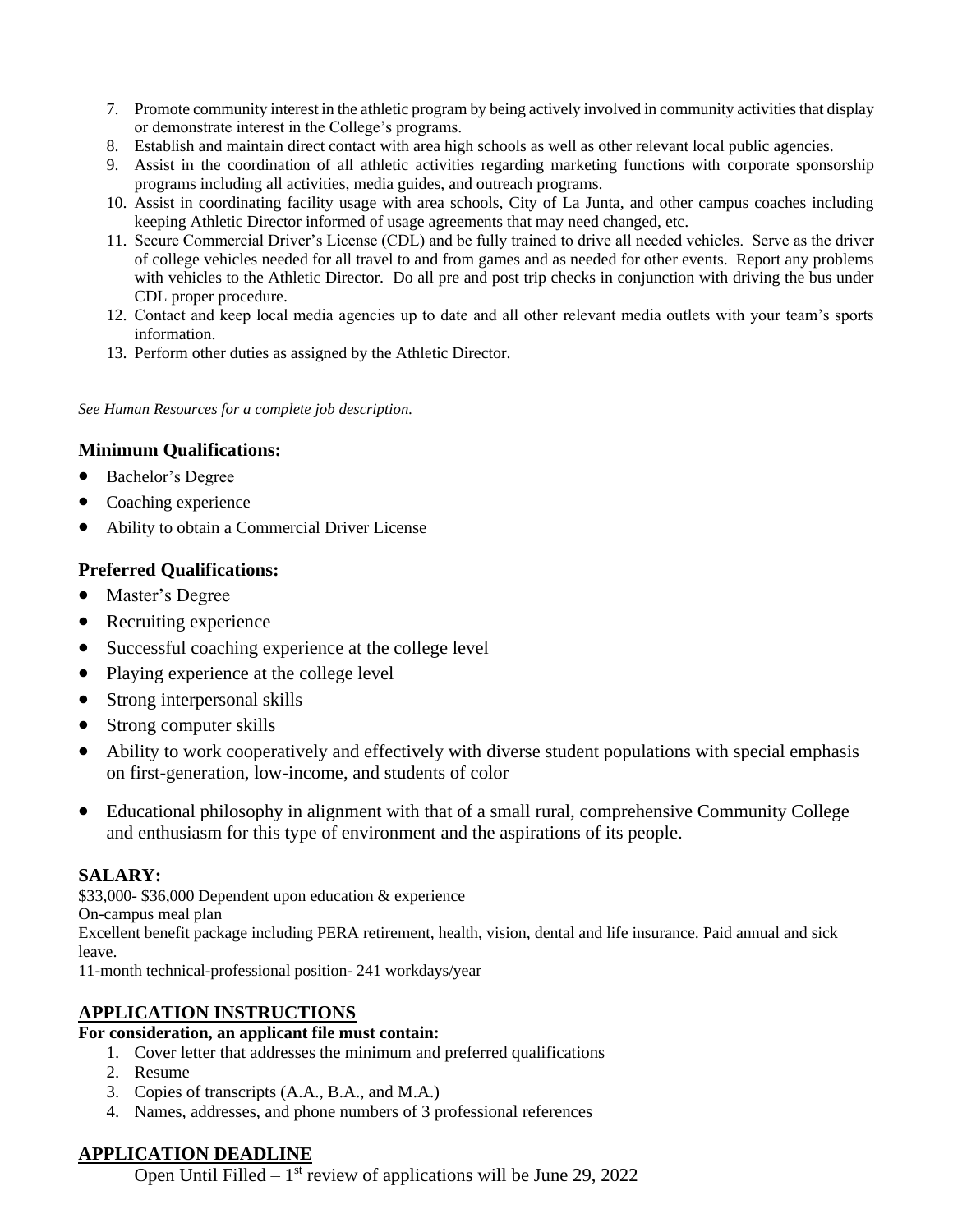#### **POSITION START DATE:**

As soon as possible

#### **Submit Application Packet To:**

Otero College Attn: Kelsey Barbee Director of Human Resources 1802 Colorado Ave La Junta, CO 81050 FAX: (719) 384-6947 **Or Email To:** kelsey.barbee@otero.edu

#### **Inquiries May Be Directed To:**

Kelsey Barbee (719) 384-6824

#### *Applicants must submit to and pass a background check before an offer of employment can be extended.*

Otero College prohibits all forms of discrimination and harassment including those that violate federal and state law or the State Board for Community Colleges and Occupational Education Board Policies 3-120 and 4-120. The College does not discriminate on the basis of sex/gender, race, color, age, creed, national or ethnic origin, physical or mental disability, veteran status, pregnancy status, religion, genetic information, gender identity, or sexual orientation in its employment practices or educational programs and activities. Otero College will take appropriate steps to ensure that the lack of English language skills will not be a barrier to admission and participation in vocational education programs.

The College has designated Kelsey Barbee, Director of Human Resources, as its AFFIRMATIVE ACTION (AA), OFFICER, EQUAL OPPORTUNITY (EO), AND TITLE IX COORDINATOR with the responsibility to coordinate its civil rights compliance activities and grievance procedures. If you have any questions, please contact Kelsey Barbee, Director of Human Resources at 719-384-6824, [kelsey.barbee@otero.edu](mailto:kelsey.barbee@otero.edu) , or 1802 Colorado Ave. McDivitt Hall RM# 140, La Junta, CO 81050.

You may also contact the Office for Civil Rights, U.S. Department of Education, Region VIII, Federal Office Building, 1244 North Speer Boulevard, Suite 310, Denver, CO 80204, telephone (303) 844-3417.

*The Federal Cleary Act (The Student Right to Know and Campus Security Act of 1990) requires all institutions of higher learning to make available to prospective employees the agency's Annual Security Report/Campus Crime Statistics. A paper copy of this report can be obtained at the Student Services Center upon request or at: [http://www.ojc.edu/content/marketing/catalog.pdf.](http://www.ojc.edu/content/marketing/catalog.pdf) This report includes statistics for the previous three years concerning crimes that occurred on campus or on property controlled or owned by Otero College, as well as public property within, or immediately adjacent to and accessible from, our campus.*

*Former employees of the Colorado Community College System or one of its 13 colleges, who were disciplinarily terminated or resigned in lieu of termination, must disclose this information in your application packet* **Qualified protected class individuals are encouraged to apply**

Otero College must comply with the Immigration Reform and Control Act of 1986. If hired you will be required to provide documents to show your identity and authorization to work. In addition, Colorado fiscal rules require direct deposit for all new employees.

#### **ABOUT OTERO COLLEGE:**

Founded in 1941, Otero College is an accredited Hispanic Serving Institution and is a state two-year community college with approximately 1500 students (1250 FTE) made up of traditional, non-traditional and international students. The college is governed by the State Board for Community Colleges and Occupational Education. Otero is located on an attractive 40-acre campus on the southern edge of La Junta, Colorado. The college is a full-service campus with dormitory housing, food service, men's and women's varsity intercollegiate athletics, and state-of-the-art educational technology. The city of La Junta has a population of approximately 8,000 and is located on Highway 50, sixty miles east of Pueblo. The college serves the residents of Otero, Bent, and Crowley counties. This rural geographic area in southeast Colorado is primarily agriculture based and has a population of approximately 33,000 people. Students at Otero can earn degrees in Associate of Arts, Associate of Science, Associate of Applied Science, Associate of General Studies or an Associate Degree in Nursing. Students who wish to pursue vocational occupations